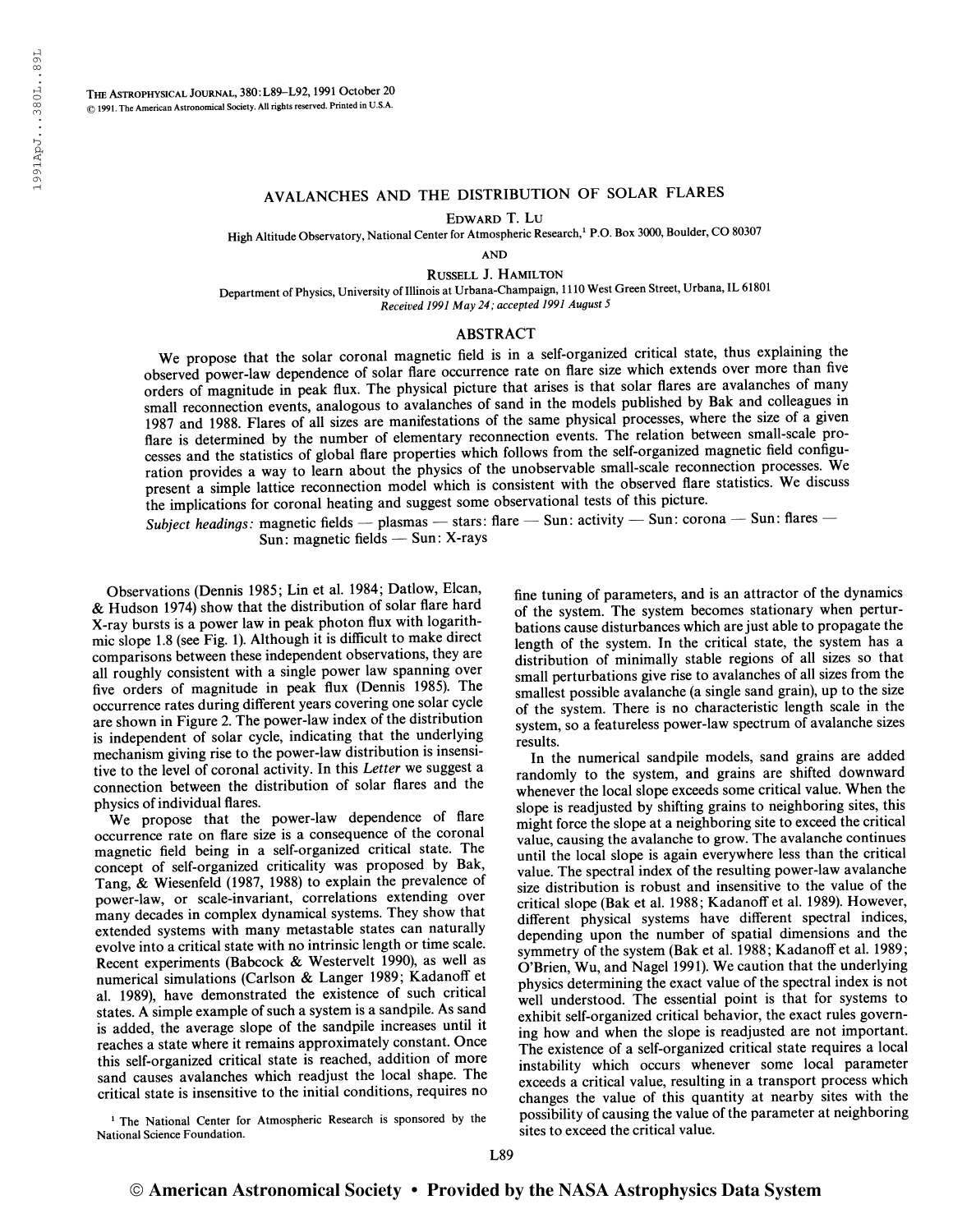

Fig. 1.—Distribution of flare occurrence rate vs. peak count rate for all flares detected with the Hard X-Ray Burst Spectrometer (figure provided by B. R. Dennis). The distribution has logarithmic slope 1.8.

The idea that flares are composed of many smaller events (Parker 1989; Sturrock et al. 1984), or that the corona is heated by many small nonthermal events (Parker 1988; Sturrock et al. 1990), is not new. It is expected that random footpoint motions of magnetic fields anchored in the photosphere will lead to many current sheets in the corona with associated tangential discontinuities in the magnetic field (Low 1990, 1991). It is generally accepted that the magnetic energy stored in the coronal magnetic field is the energy source of flares. Most importantly, if the magnetic energy release process has a local instability, which can trigger the release of magnetic energy at nearby sites, then the coronal magnetic field system can be driven to a self-organized critical state.

We suggest that the behavior of the coronal magnetic field is analogous to that of the sandpile, where the random twisting of the magnetic field by photospheric convective motions plays

the role of the addition of sand grains. Parker (1988) has suggested that when the magnetic discontinuity angle  $\theta$  between the magnetic field vectors on opposite sides of a particular current sheet is less than some critical angle  $\theta_c$ , magnetic reconnection proceeds slowly due to the high conductivity of the coronal plasma. This allows energy to be stored in the twisted magnetic field. When  $\theta > \theta_c$ , reconnection can proceed explosively, rapidly reducing  $\theta$  and dissipating the energy in the transverse magnetic field. The change in the nearby magnetic field strength and topology due to the reconnection thus corresponds to sliding grains of sand to neighboring sites to reduce the local slope. The discontinuity angle at some neighboring current sheets might then be increased above  $\theta_c$ , causing additional reconnection events. The coronal magnetic field is therefore driven to a state with regions of all sizes which are on the verge of instability. We identify the reconnection avalanches with solar flares.

We stress that other instability criteria besides the one given by Parker (1988) are possible. However, the instability criterion must be a function only of the instantaneous field configuration, and not the history. For example, a model where the instability can trigger additional events at neighboring sites with some probability has a characteristic length scale (the perturbation decay length), and therefore will not exhibit a power law distribution of avalanches. Thus, models where reconnection events are triggered by anomalous resistivity due to accelerated particles and turbulence from nearby previous events will not have a power law flare distribution (see below).

To illustrate the properties of the self-organized field configuration, we have constructed a simple lattice model of reconnection. On a three-dimensional grid of points we specify a three-component vector  $\mathbf{B}_i$  representing the average magnetic field in a cell. The index i represents the spatial location on the grid. The local magnetic gradient  $d\mathbf{B}$ , is defined to be the difference between the local magnetic field and the average of its six



 $1988-1989$  are included, showing the variation then increase with the solar cycle, but all of the distributions are consistent with the same power law index of 1.8 found in Fig. 1 for all flares.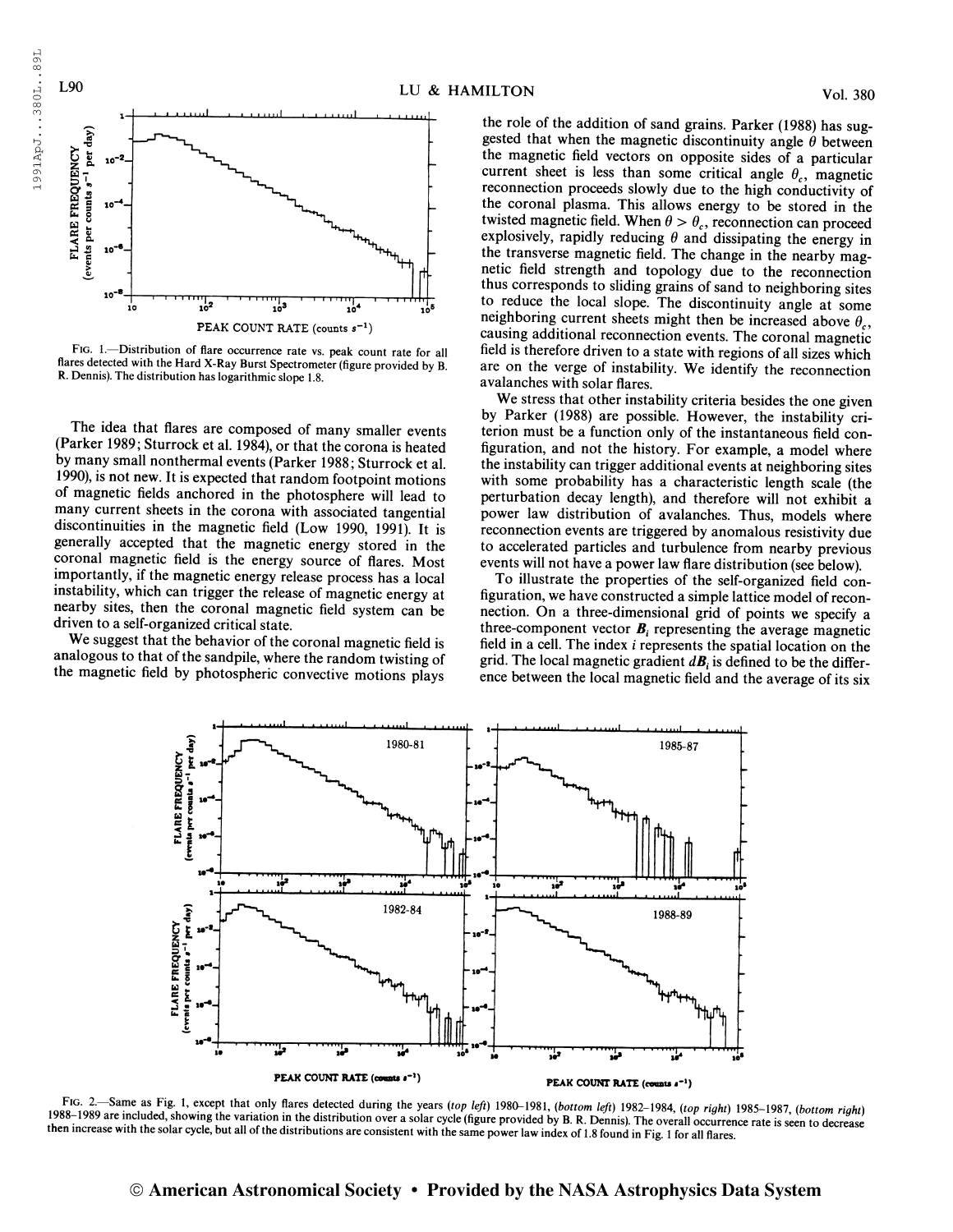1991ApJ. . .380L. .8 9L

1991ApJ...380L..89L

nearest neighbors  $B_{nn}$ ,

$$
d\boldsymbol{B}_i = \boldsymbol{B}_i - \frac{1}{6} \boldsymbol{\Sigma}_{nn} \boldsymbol{B}_{nn} \,. \tag{1}
$$

The configuration is defined to be unstable to reconnection when the magnitude of the gradient is greater than a critical value,  $|dB_i| > B_c$ . Note that this criterion is similar to the critical angle condition of Parker if the magnitudes of the vectors  $|\mathbf{B}_i| = B_i$  are all equal. When a reconnection instability occurs, we vectorially cancel the local magnetic field by transporting one-seventh of the gradient vector to each of its six nearest neighbors,

$$
\boldsymbol{B}_i \to \boldsymbol{B}_i - \frac{6}{7} d\boldsymbol{B}_i , \quad \boldsymbol{B}_{nn} \to \boldsymbol{B}_{nn} + \frac{1}{7} d\boldsymbol{B}_i , \qquad (2)
$$

so that the local field becomes equal to the average of its neighbors,  $d\mathbf{B}_i \rightarrow 0$ . The field at nearby positions might then satisfy the instability criterion, resulting in additional reconnection events. Each reconnection event releases magnetic energy  $\Delta\Sigma_j B_j^2 = \left(\frac{6}{7}\right) |d\boldsymbol{B}_i|^2$ .

We start with a uniform magnetic field and drive the system by adding a random vector  $\delta \mathbf{B}$  to a random position on the grid. If the magnetic gradient then exceeds the critical value  $B_c$ , the field is readjusted according to equation (2). The magnetic gradient is then recomputed, and each new unstable point undergoes a reconnection according to equation (2). The field is allowed to relax until the magnetic gradient is again everywhere less than the critical value  $B<sub>c</sub>$ . Another random vector is then added, and this process is repeated.

As expected, the field is driven to a self-organized critical state with a power-law distribution of event sizes. We show a typical time series of the energy release rate in Figure 3. The occurrence distributions of events versus total energy, peak flux, and duration are shown in Figure 4. The energy release flux, and duration are shown in Figure 4. The energy released<br>distribution  $N(E) \propto E^{-\tau}$  is a power law in total energy released E with logarithmic slope  $\tau = 1.4$ . The peak flux distribution  $N(P) \propto P^{-\alpha}$  is seen to be a power law in peak flux P with logarithmic slope  $\alpha = 1.8$ , which is in good agreement with



Fig. 3.—Energy release as a function of time for the reconnection model on  $a$  30<sup>3</sup> grid.



FIG. 4.—Distributions of event energy release  $N(E)$ , peak flux  $N(P)$ , and duration  $N(T)$  for avalanches in the reconnection model on a  $30<sup>3</sup>$  grid. The energy and peak flux distributions are well approximated by a power law over<br>most of the range. The power-law relations  $N(E) \propto E^{-1.4}$  and  $N(P) \propto P^{-1.8}$ are also shown for comparison. Note that  $N(E)$  and  $N(T)$  are offset by factors of 100 and 10, respectively.

observations (see Fig. 1). The duration distribution is expected to be a power law but has a cutoff due to the finite size of the grid (see Kadanoff et al. 1989). In fact, all three distributions show deviations from power-law behavior at large sizes due to the finite-sized  $30<sup>3</sup>$  grid we have used and at small sizes due to the finite resolution of the lattice.

The simulation results shown in Figures 3 and 4 were obtained using a critical slope  $B_c = 7$ . However, these results are completely insensitive to the value of  $B<sub>c</sub>$ . In fact, we have run models where the critical slope is a function of position with  $B_c$  randomly varying between 6.5 and 7.5 and find no differences in the distributions shown in Figure 4. Thus, the solar flare distributions are expected to be unaffected by changes in coronal conditions which affect  $B_c$ . The three components of the randomly added driving vector  $\delta \mathbf{B}$  are each random numbers between  $-0.2$  and 0.8. Note that this implies that there is a directionality to the photospheric motions which on average tends to increase the magnetic field in a certain direction. If the random values of the components of  $\delta B$  are instead symmetric about zero, then the magnetic field is decreased as often as it is increased, and the field configuration is not driven to a self-organized critical state. This would be analogous to a situation where sand grains are subtracted from a sandpile as often as they are added, so that the sandpile never reaches the critical state. Decreasing the driving rate by making the components of  $\delta \mathbf{B}$  smaller merely increases the average time from one event to another (see Fig. 3) but does not affect any of the distributions. We also find that our results are insensitive to how the magnetic field is redistributed after a reconnection event (eq. [2]) provided that the sum of the magnetic field vectors is conserved in each reconnection, and on average the field is redistributed with no preferred direction. In other words, the field may be transported anisotropically, but the amount of redistributed field is on average symmetric in the  $\pm x$  directions (similarly for the  $\pm y$  and  $\pm z$  directions). If we